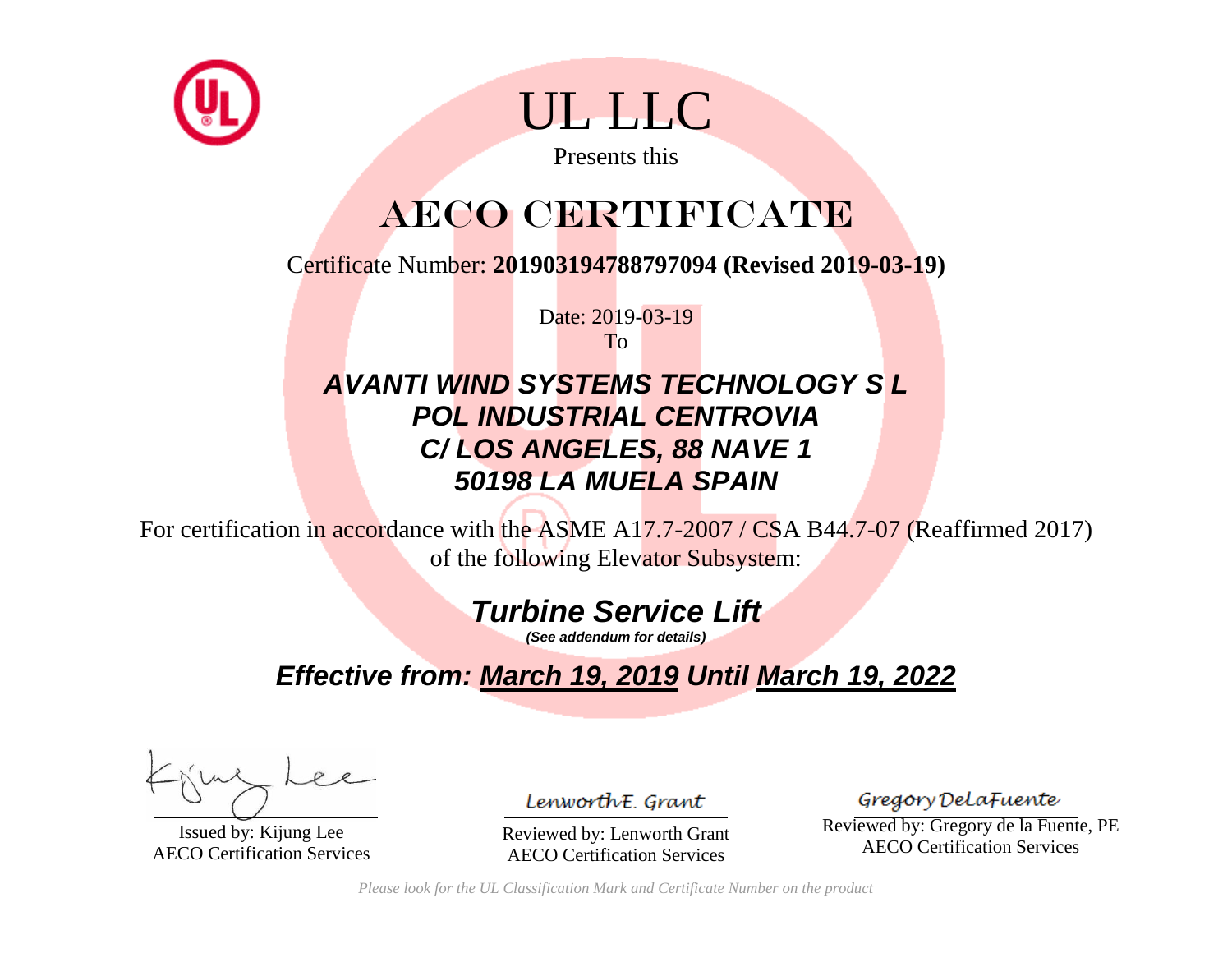

# UL LLC

## AECO CERTIFICATE - ADDENDUM

Certificate Number: **201903194788797094 (Revised 2019-03-19)**

#### **Products Covered:**

| Products:            | Models:    |
|----------------------|------------|
|                      |            |
| Turbine Service Lift | Dolphin    |
| Turbine Service Lift | <b>SWP</b> |
| Turbine Service Lift | Shark L    |
|                      |            |
|                      |            |
|                      |            |
|                      |            |
|                      |            |
|                      |            |
|                      |            |
| $\mathbb{R}$         |            |
|                      |            |
|                      |            |
|                      |            |
|                      |            |
|                      |            |
|                      |            |
|                      |            |
|                      |            |
|                      |            |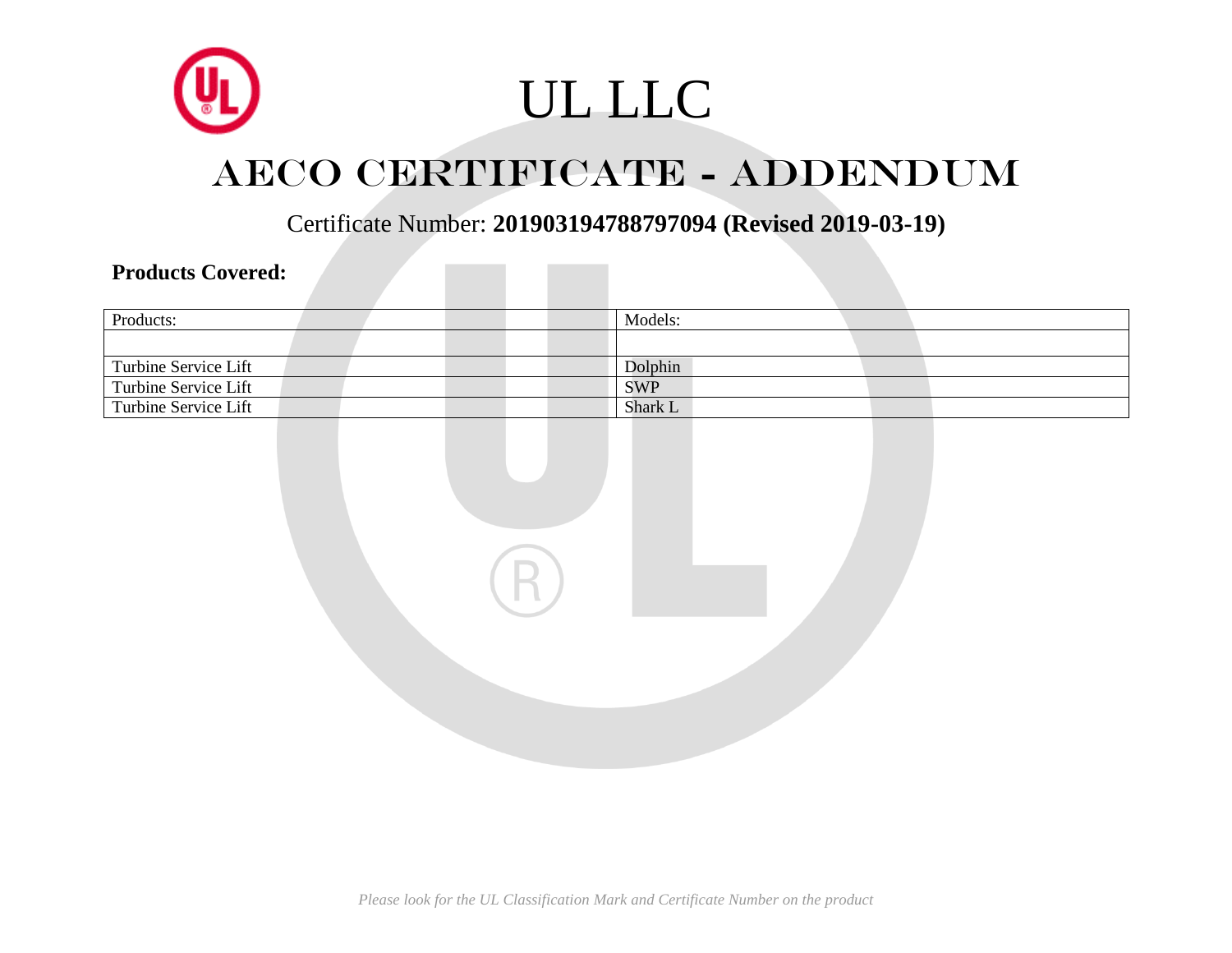# UL LLC

## AECO CERTIFICATE - ADDENDUM

#### Certificate Number: **201903194788797094 (Revised 2019-03-19)**

#### **Conditions of Acceptability (C of A's):**

|    | The system must be installed in accordance with the manufacturer's instructions.                                            |
|----|-----------------------------------------------------------------------------------------------------------------------------|
| 2. | The system is for use by only trained, authorized personnel, with the manufacturer's recommended personal                   |
|    | protective equipment (PPE), as well as fall protection.                                                                     |
| 3. | The system shall be maintained in accordance with the manufacturer's Maintenance Control Program (MCP).                     |
| 4. | The system shall be maintained in accordance with the manufacturer's Maintenance Control Program (MCP).                     |
| 5. | Rise: up to $200 \text{ m}$ (600 feet)                                                                                      |
|    |                                                                                                                             |
|    | Speed: up to $0.32 \text{ m/s}$ (64 fpm) – Shark L Only                                                                     |
|    | Speed: up to 24 m/min $(80$ fpm) – Dolphin and SWP Only                                                                     |
|    |                                                                                                                             |
|    | Capacity: up to $240 \text{ kg}$ (533 lbs)                                                                                  |
|    |                                                                                                                             |
| 6. | Ambient Temperature (Normal Use): Between -15 <sup>o</sup> C - +60 <sup>o</sup> C (+5 <sup>o</sup> F - +140 <sup>o</sup> F) |
|    |                                                                                                                             |
|    | (Extended range) : Between -25 $\degree$ C - +40 $\degree$ C (-13 $\degree$ F - +104 $\degree$ F)                           |
|    |                                                                                                                             |
|    | Operation Time: use of the wind tower elevator is expected to average 12.5 hours of operation per year                      |
|    |                                                                                                                             |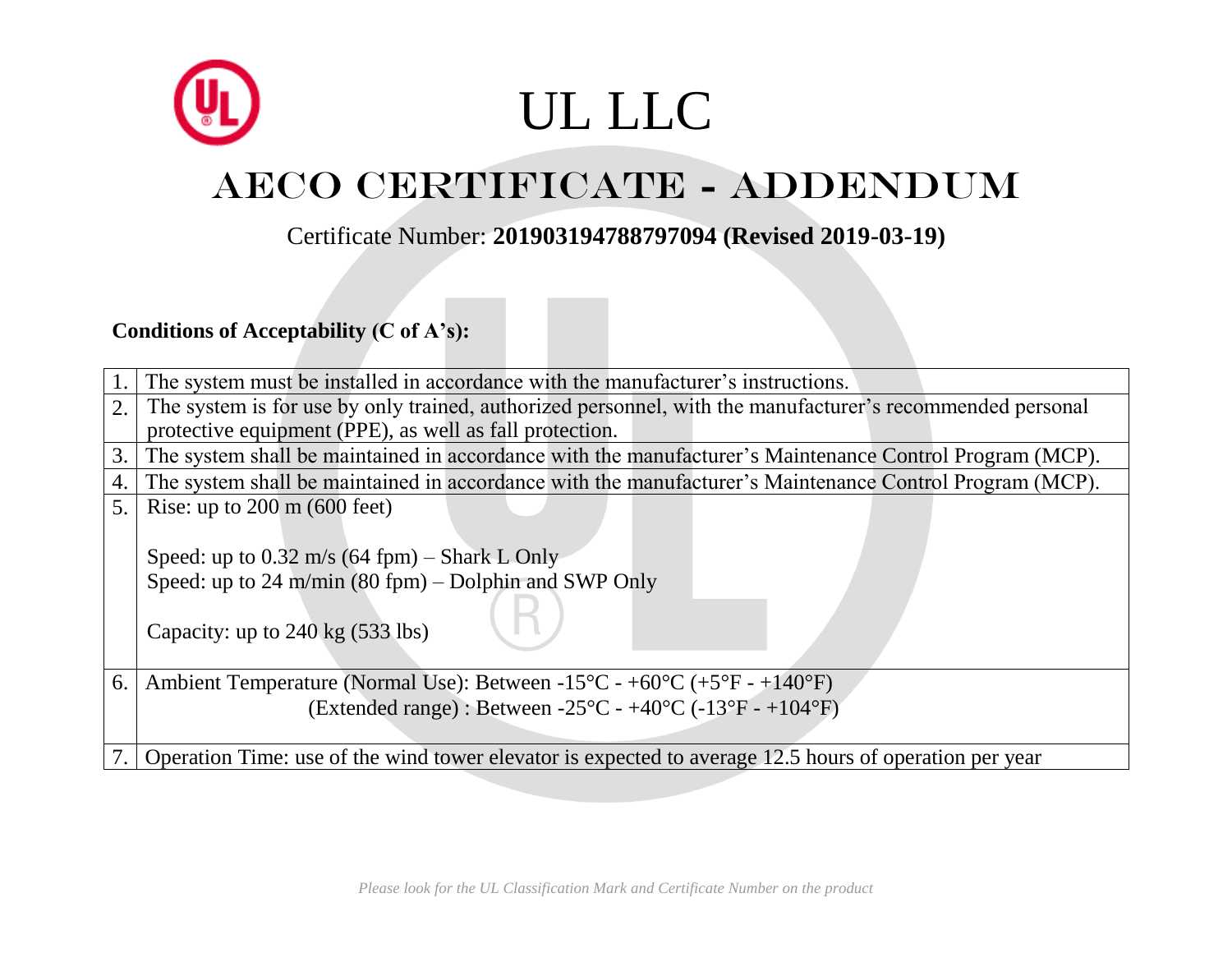# UL LLC

## AECO CERTIFICATE - ADDENDUM

Certificate Number: **201903194788797094 (Revised 2019-03-19)**

#### **Manufacturers:**

| Avanti Wind Systems SL        |
|-------------------------------|
| Poligono Industrial Centrovia |
| Calle Los Angeles n°88 Nave 1 |
| 50198 La Muela (Zaragoza)     |
| Spain                         |

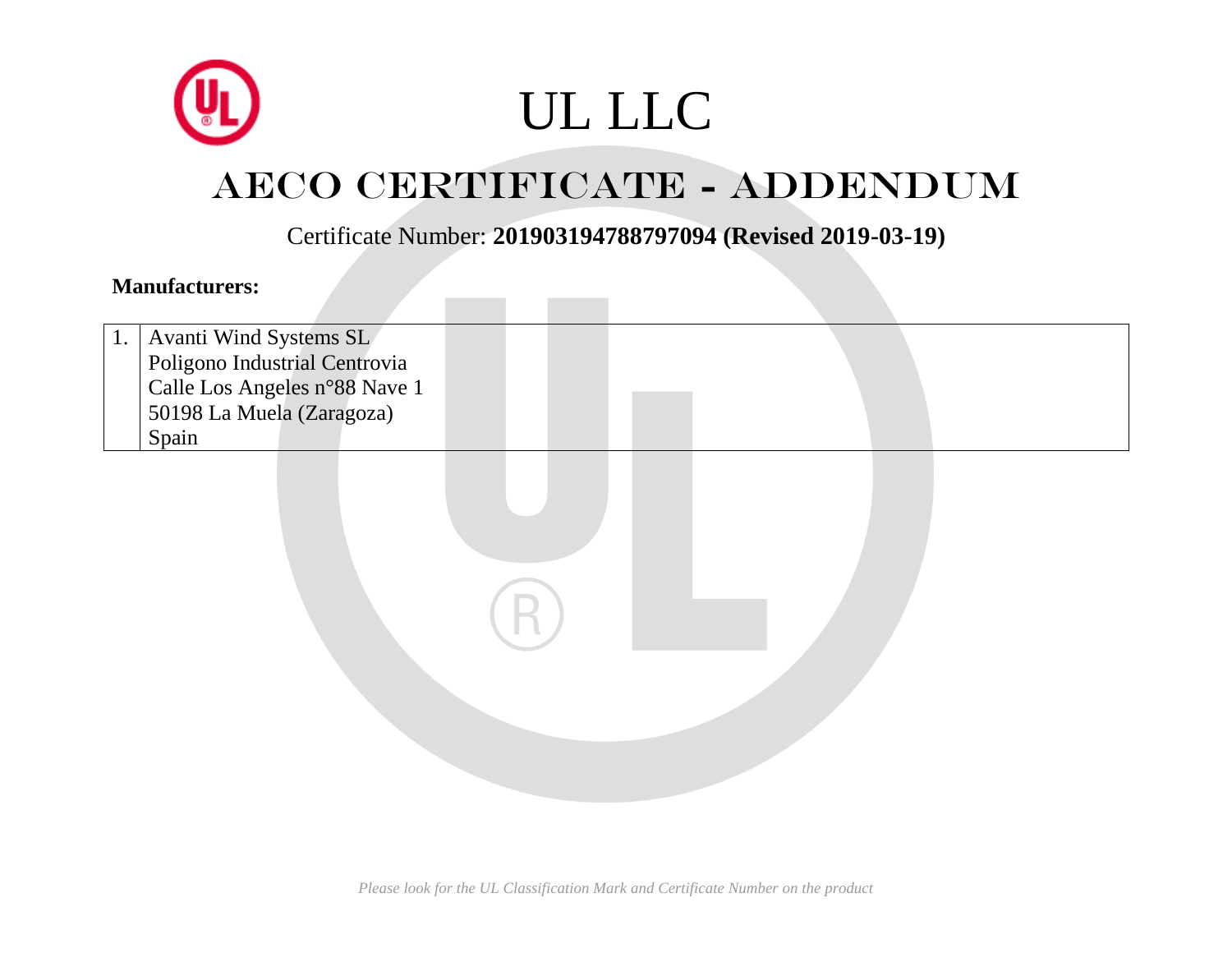

|            | Global Essential Safety Requirements Evaluated (GESRs): |         |                |                |                |  |
|------------|---------------------------------------------------------|---------|----------------|----------------|----------------|--|
|            | 3.1.1                                                   | 3.1.2   | 3.1.5          | 3.1.6          | 3.1.7          |  |
|            |                                                         |         |                |                |                |  |
| Safety     | 3.1.1.1, 3.1.1.2,                                       | 3.1.2.1 | $3.1.5.1$ (a), | 3.1.6.1 (a),   | $3.1.7.1$ (a), |  |
| Parameters | 3.1.1.3, 3.1.1.4,                                       |         | $3.1.5.1$ (b), | $3.1.6.1$ (b), | $3.1.7.1$ (b), |  |
| $(SPs)$ :  | 3.1.1.5, 3.1.1.8,                                       |         | $3.1.5.1$ (c)  | 3.1.6.1 (c),   | $3.1.7.1$ (c), |  |
|            | 3.1.1.9, 3.1.1.10                                       |         |                | 3.1.6.2,       | $3.1.7.1$ (d), |  |
|            |                                                         |         |                | $3.1.6.3$ (a), | $3.1.7.2$ (a), |  |
|            |                                                         |         |                | $3.1.6.3$ (b), | $3.1.7.2$ (b)  |  |
|            |                                                         |         |                | $3.1.6.3$ (c), |                |  |
|            |                                                         |         |                | 3.1.6.4 (a),   |                |  |
|            |                                                         |         |                | $3.1.6.4$ (b), |                |  |
|            |                                                         |         |                | 3.1.6.4(c)     |                |  |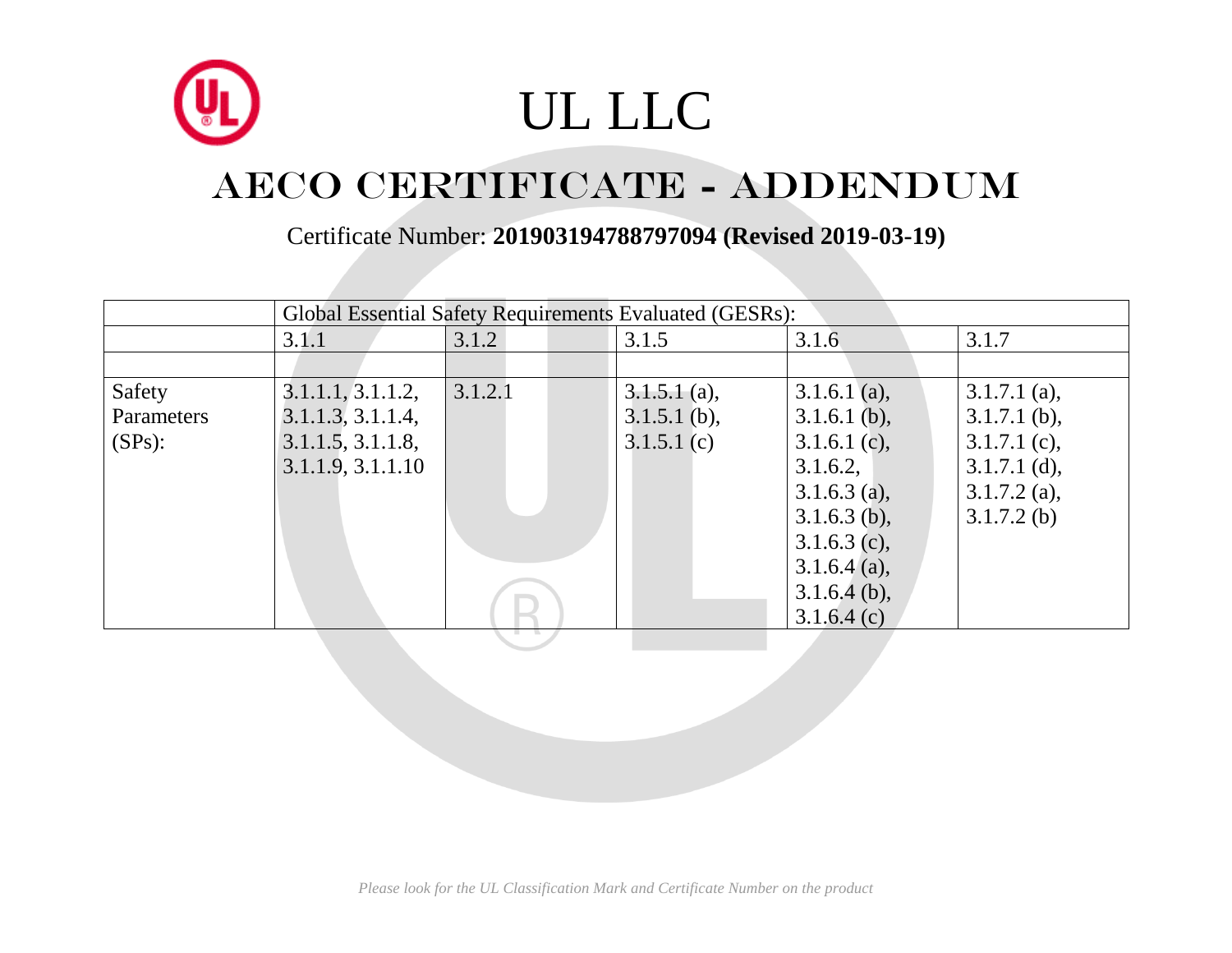![](_page_5_Picture_0.jpeg)

Certificate Number: **201903194788797094 (Revised 2019-03-19)**

|            | Global Essential Safety Requirements Evaluated (GESRs): |               |          |               |          |  |  |
|------------|---------------------------------------------------------|---------------|----------|---------------|----------|--|--|
|            | 3.1.12<br>3.1.9<br>3.1.10<br>3.1.8<br>3.1.11            |               |          |               |          |  |  |
|            |                                                         |               |          |               |          |  |  |
| Safety     | 3.1.8.1,                                                | 3.1.9.1 (a),  | 3.1.10.1 | $3.1.11$ (a), | 3.1.12.1 |  |  |
| Parameters | 3.1.8.2                                                 | $3.1.9.1$ (b) |          | $3.1.11$ (b), |          |  |  |
| $(SPs)$ :  |                                                         |               |          | 3.1.11(c)     |          |  |  |

*Please look for the UL Classification Mark and Certificate Number on the product*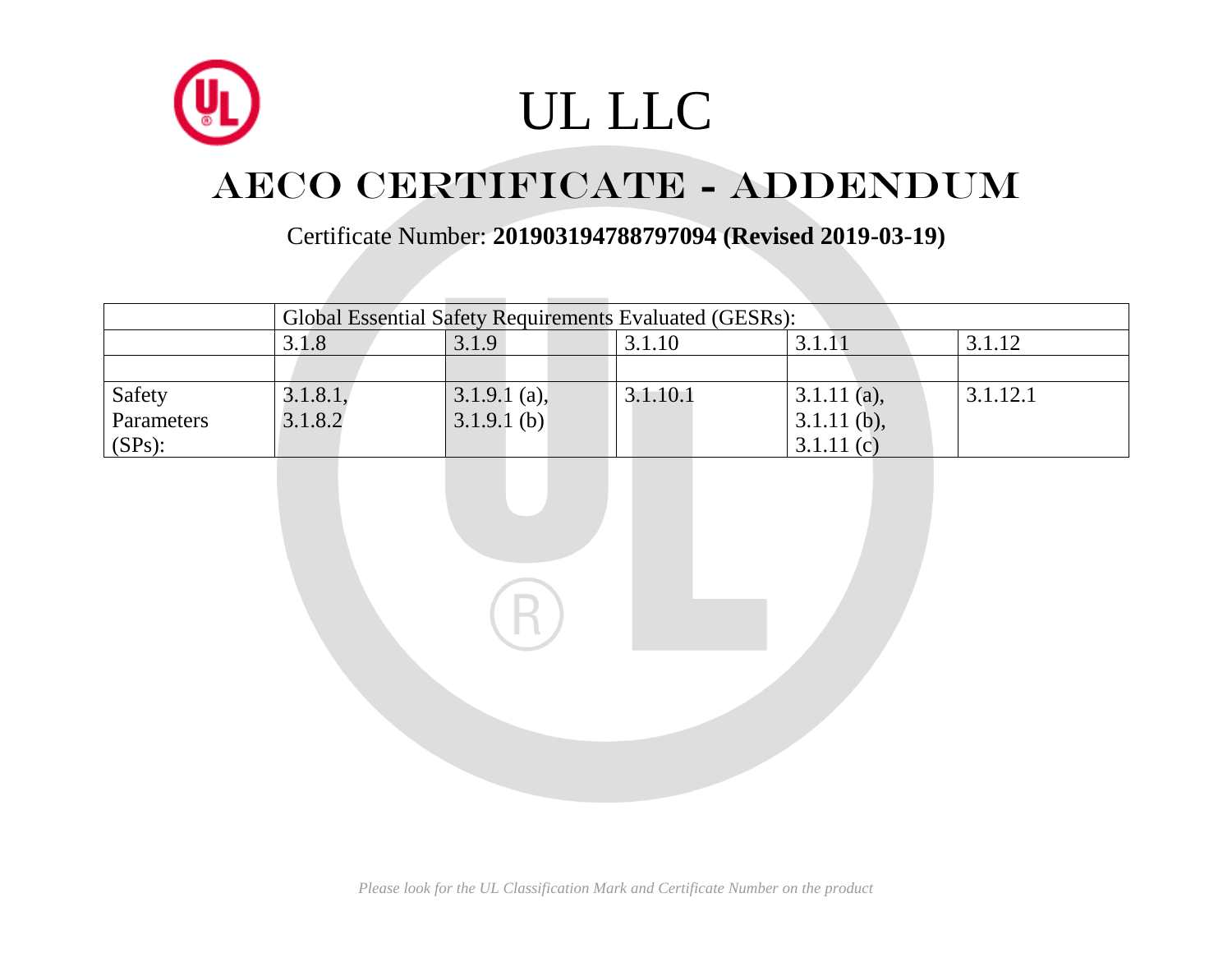![](_page_6_Picture_0.jpeg)

|            |                                           | Global Essential Safety Requirements Evaluated (GESRs): |          |         |         |  |  |
|------------|-------------------------------------------|---------------------------------------------------------|----------|---------|---------|--|--|
|            | 3.4.3<br>3.2.1<br>3.4.1<br>3.4.2<br>3.4.4 |                                                         |          |         |         |  |  |
|            |                                           |                                                         |          |         |         |  |  |
| Safety     | 3.2.1.1,                                  | 3.4.1.1,                                                | 3.4.2.1, | 3.4.3.1 | 3.4.4.1 |  |  |
| Parameters | 3.2.1.2,                                  | 3.4.1.2,                                                | 3.4.2.2, |         |         |  |  |
| $(SPs)$ :  | 3.2.1.3                                   | 3.4.1.3,                                                | 3.4.2.3  |         |         |  |  |
|            |                                           | 3.4.1.4                                                 |          |         |         |  |  |

![](_page_6_Picture_4.jpeg)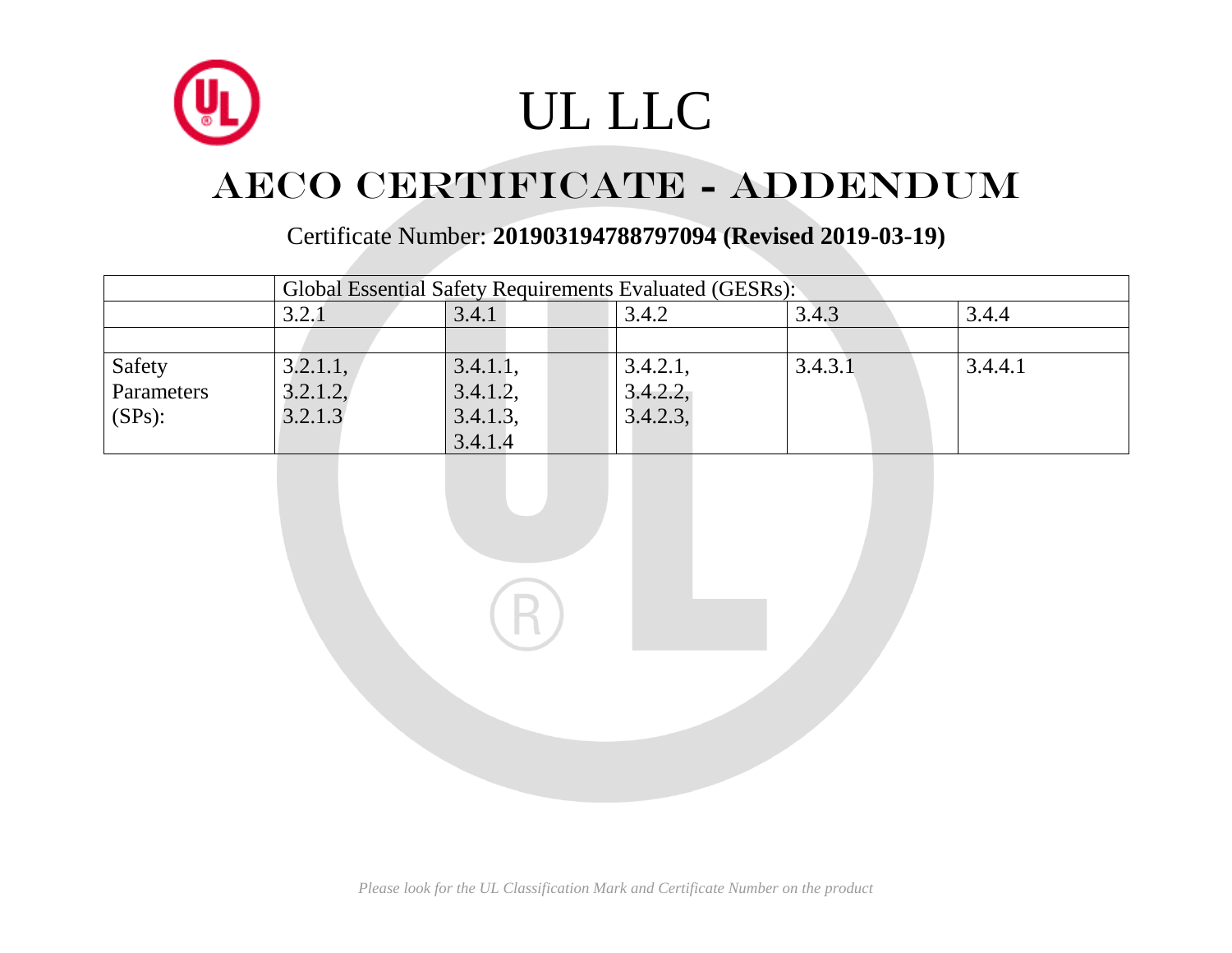![](_page_7_Picture_0.jpeg)

|            | Global Essential Safety Requirements Evaluated (GESRs): |          |          |          |          |  |  |
|------------|---------------------------------------------------------|----------|----------|----------|----------|--|--|
|            | 3.4.8<br>3.4.6<br>3.4.9<br>3.4.7<br>3.4.5               |          |          |          |          |  |  |
|            |                                                         |          |          |          |          |  |  |
| Safety     | 3.4.5.1                                                 | 3.4.6.1, | 3.4.7.1, | 3.4.8.1, | 3.4.9.1, |  |  |
| Parameters |                                                         | 3.4.6.2, | 3.4.7.2  | 3.4.8.2  | 3.4.9.2, |  |  |
| $(SPs)$ :  |                                                         | 3.4.6.3, |          |          | 3.4.9.3  |  |  |
|            |                                                         | 3.4.6.4, |          |          |          |  |  |
|            |                                                         | 3.4.6.5  |          |          |          |  |  |
|            |                                                         |          |          |          |          |  |  |
|            |                                                         |          |          |          |          |  |  |

![](_page_7_Picture_4.jpeg)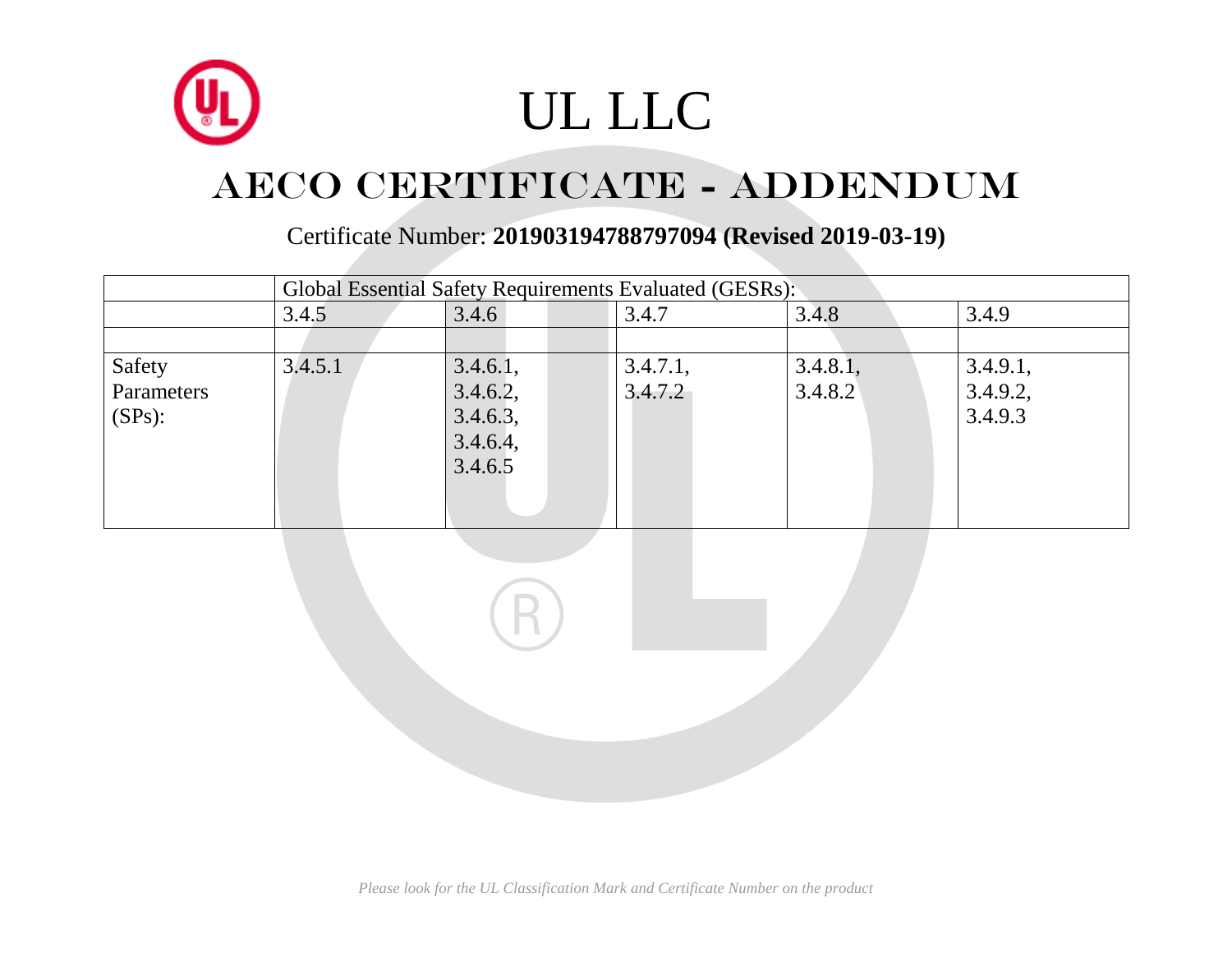![](_page_8_Picture_0.jpeg)

|            | Global Essential Safety Requirements Evaluated (GESRs): |          |         |            |         |  |  |
|------------|---------------------------------------------------------|----------|---------|------------|---------|--|--|
|            | 3.5.2<br>3.4.10<br>3.4.14<br>3.5.7                      |          |         |            |         |  |  |
|            |                                                         |          |         |            |         |  |  |
| Safety     | 3.4.10.1                                                | 3.4.14.1 | 3.5.1.1 | 3.5.2.2(a) | 3.5.7.1 |  |  |
| Parameters |                                                         |          |         |            |         |  |  |
| $(SPs)$ :  |                                                         |          |         |            |         |  |  |

![](_page_8_Picture_4.jpeg)